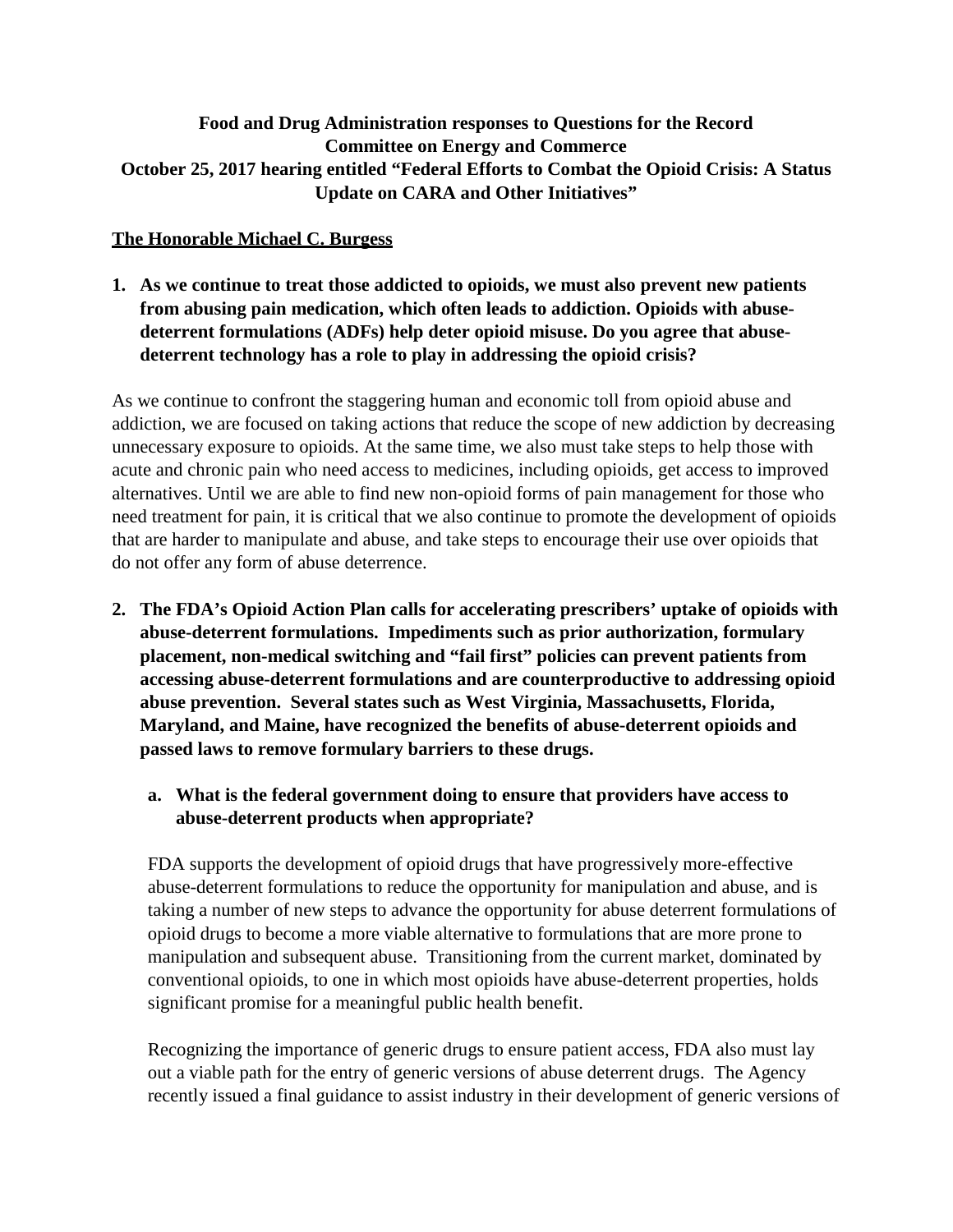approved ADF opioids. This guidance includes new recommendations about the type of studies companies should conduct to demonstrate that the generic drug is no less abusedeterrent than its brand-name counterpart. We are also taking additional steps beyond the new guidance to help developers of generic ADFs navigate the regulatory path to market as quickly as possible and make the review process more efficient and predictable. For example, we are developing appropriate, improved testing methodologies for evaluating complex features like abuse deterrence for both brand name (innovator) and generic opioid drug products. In addition, we are also taking a flexible, adaptive approach to the evaluation and labeling of ADF opioids.

## **b. Should all patients have access to abuse-deterrent technology at parity with other opioids?**

Although insurance companies and other payors often rely in part on FDA's approval of medications in making their coverage decisions, the Agency does not have authority to intervene in such decisions.

# **The Honorable Joe Barton**

**1. The techniques for managing acute pain are different from the techniques for managing chronic pain. In fact, some specialties, like dentistry, rarely (if ever) have to treat patients for chronic pain. Even the types of opioids that would be prescribed—long acting versus short acting—are different. The CDC guideline and the current FDA REMS strategy have both focused on managing chronic pain, but what are you doing to help promote more judicious prescribing among those who are not in the business of managing chronic pain?**

To reduce the rate of new opioid addiction, we need to decrease overall exposure to opioids for both acute and chronic pain. This means using our regulatory authorities to address how opioids are prescribed. We need to make sure that only appropriately indicated patients are prescribed opioids, and that the prescriptions are written for durations and doses that properly match the clinical reason for which the drug is being prescribed in the first place.

Given what we already know about the scope of current prescribing, and the subsequent patterns of abuse, it is clear that there should be fewer prescriptions being written for opioids. When opioids are prescribed, more of these prescriptions should be written for shorter durations of use. I believe there are still too many thirty-day prescriptions being written for conditions like dental procedures or minor surgery, which should require very short-term use, if they require an opioid prescription at all. Therefore, we are exploring whether FDA should take additional steps to make sure that general prescribing, and the number of opioid doses that an individual patient can be dispensed, is more closely tailored to the medical indication.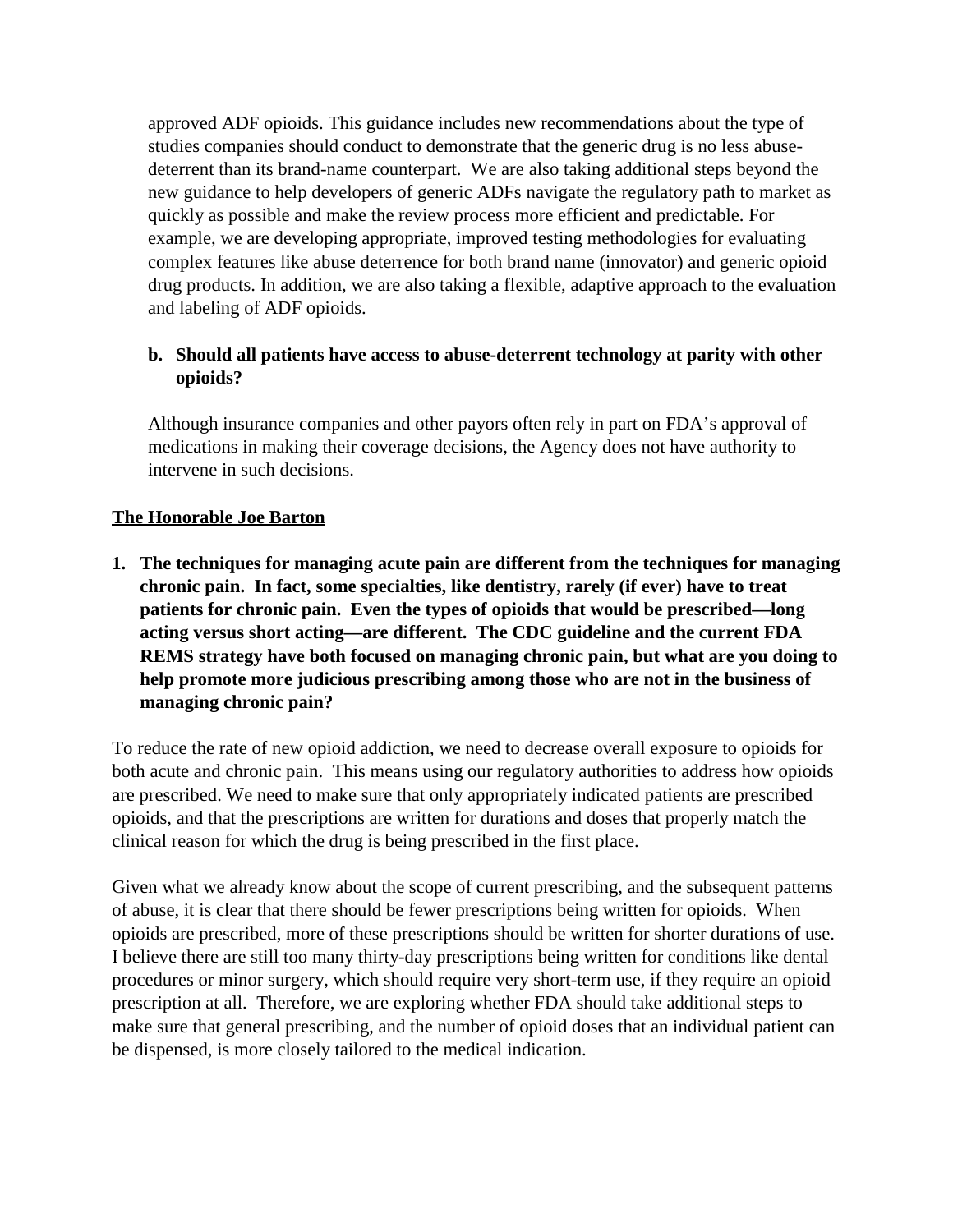Among other steps, FDA is soliciting public input on these questions. The Agency is exploring whether and how it should use its authorities to better address issues related to prescribing and dispensing, as part of the HHS Opioid Strategy to advance the practice of pain management.

# **2. What are you doing to promote the delivery of preventive services that help to control acute pain and stop such pain from becoming chronic?**

As part of the HHS Opioid Strategy to support cutting-edge research on pain and addiction and to advance the practice of pain management, FDA is committed to working with sponsors and with researchers who are developing non-opioid and non-addictive pain medications to bring these new options to patients as expeditiously as possible. FDA has a number of programs, such as Fast Track and Breakthrough Therapy Designation, which are intended to facilitate the development and review of products that, for example, are intended to treat a serious condition for which there is an unmet medical need. Novel non-opioid medications with the potential to provide effective pain relief, and that satisfy the applicable legal criteria, may be appropriate candidates for such programs. We have issued Fast Track Designation for more than 30 nonopioid analgesics and Breakthrough Therapy Designation for 12 non-opioid analgesics.

# **The Honorable Gus Bilirakis**

- **1. Many patients who suffer from opioid addiction also have other co-morbidities that require the use of other medications and medical devices. As a result, care coordination can play a major role in helping stem drug abuse but also promote basic medical safety.**
	- **a. In what ways is data currently being used to advance this end?**

FDA collects post-market safety data that can include information about other medications patients may be using along with the drug in question, and this information may be used to better educate patients and providers about the benefits and risks of using a drug in combination with another drug. As an example of ongoing data collection, FDA has required post-marketing studies of the holders of new drug applications for extended-release and longacting (ER/LA) opioid analgesics. These NDA holders are currently conducting a series of ten observational studies and one clinical trial to provide data to better understand the risks of misuse, abuse, addiction, overdose, and death associated with long-term opioid analgesic use in patients prescribed ER/LA opioid analgesics. Risk factors for these adverse outcomes, which can include co-morbidities and other prescribed medications, will also be examined in these studies. FDA expects to have the data from these studies and trial by early or mid-2020.

**b. In what role can interoperability of medical devices and the systems to which they report play in increasing safety and efficiency in patient care?**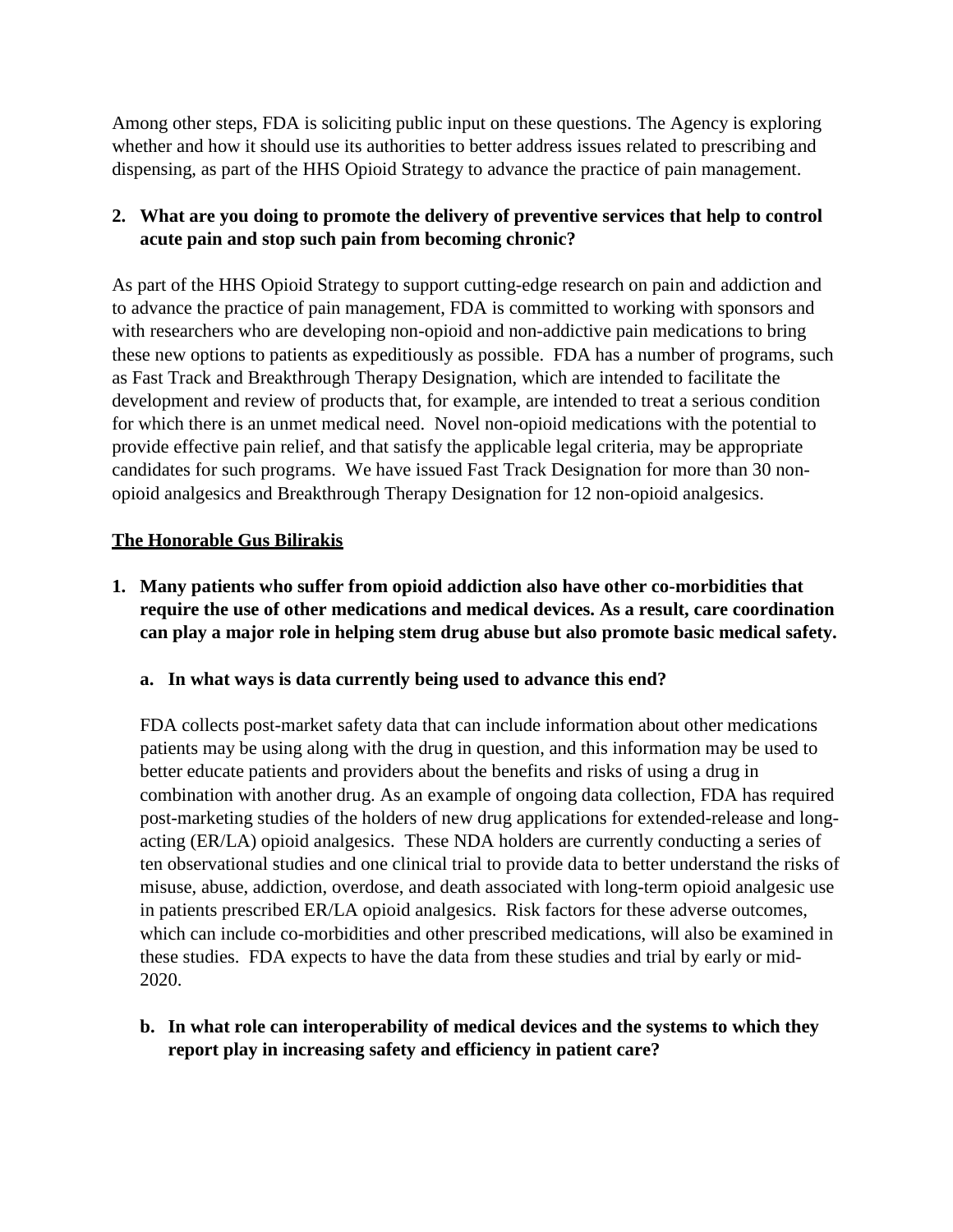The ability of devices to communicate effectively with other devices while providing clear and useful information to users is a major component of device safety and efficiency of patient care. Interoperability in healthcare has the potential to encourage innovation and facilitate new models of health care delivery by promoting the availability and sharing of information across systems even when products from different manufacturers are used. Interoperable devices can improve patient care, reduce errors and adverse events, and encourage innovation. FDA supports interoperability when data can be exchanged between devices safely and securely.

FDA recently issued a guidance document titled "Design Considerations and Premarket Submission Recommendations for Interoperable Medical Devices" that outlines our current thinking on how device manufacturers should consider interoperability when designing a device. With respect to interoperability, we recommend device developers consider the type of data being exchanged, anticipated users, how to mitigate any risks identified, how best to label a device intended to be used in an interoperable setting, how to verify and validate data exchanges work correctly, how to label an interoperable device, and the use of standards. FDA has a robust standards program that has supported the use of standards related to interoperability. In 2013, we recognized an initial set of standards manufacturers could use to improve patient care by making sure devices work well together. We have since recognized additional standards related to interoperability and encourage their development and use.

More broadly, FDA is participating in the development of the National Evaluation System for health Technology (abbreviated as NEST), which will link various sources of data collected as part of routine clinical care—including data from electronic health records, medical claims, and medical device registries—to improve the quantity and quality of information that can be used to support decision-making by a variety of medical device users and evaluators. FDA can use such information to support decisions related to marketing and surveillance of medical devices; insurance companies can use such information to support coverage and payment decisions; hospitals can use such information to support quality improvement activities; and device manufacturers can use such information to support a new or revised indication for a new or existing product. NEST will support interoperability by harmonizing data that are collected from devices and data about how devices are used.

- **2. Many patients who suffer from opioid addiction also have other co-morbidities that require the use of other medications and medical devices. As a result, care coordination can play a major role in helping stem drug abuse but also promote basic medical safety.**
	- **a. In what ways is data currently being used to advance this end?**

See response to 1a

**b. In what role can interoperability of medical devices and the systems to which they report play in increasing safety and efficiency in patient care?**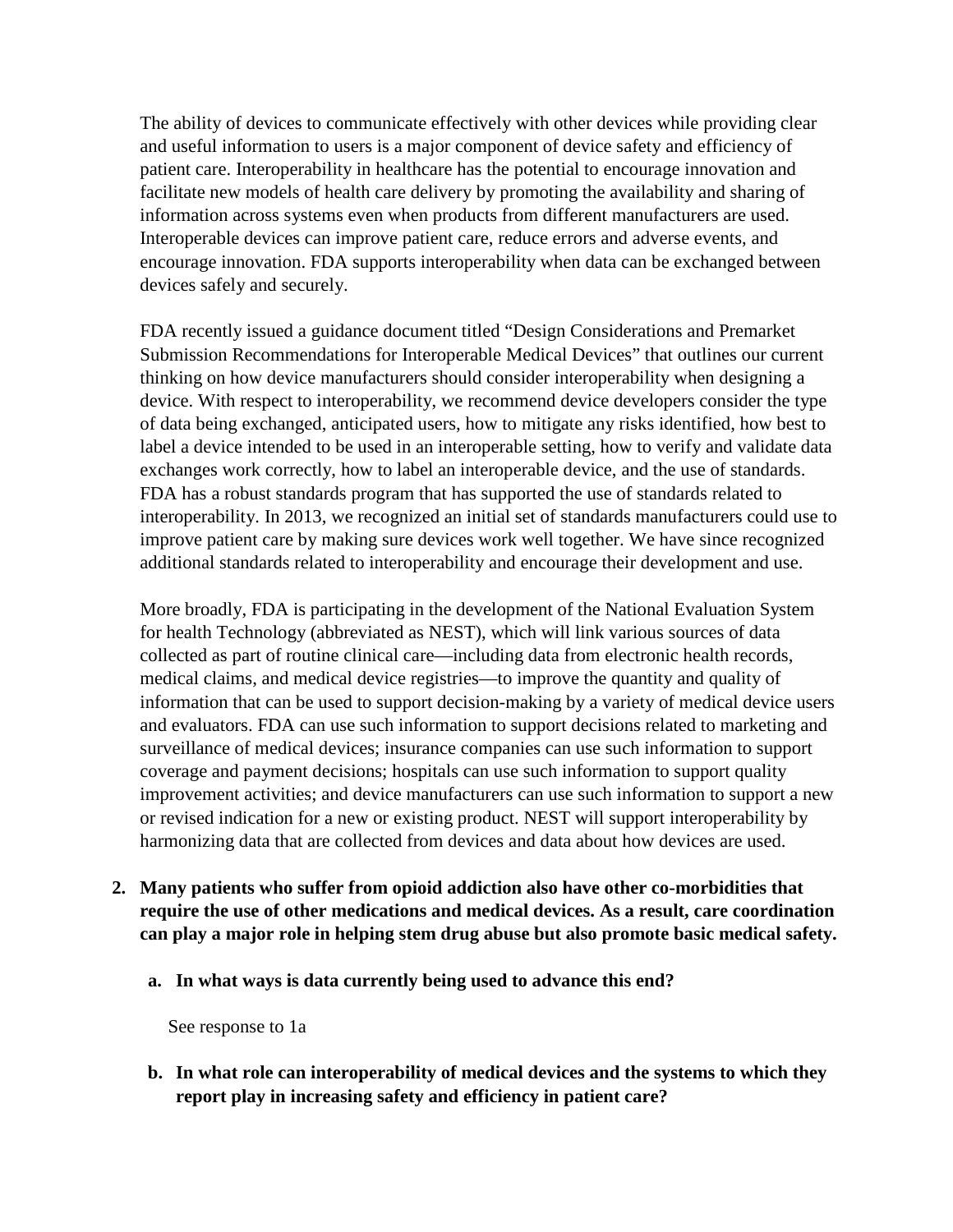See response to 1b

# **3. Last August, FDA authored a blog post titled: "FDA Supports Greater Access to Naloxone to Help Reduce Opioid Overdose Deaths." Can you provide this Committee with an update on the development of an over-the-counter version of naloxone?**

Prevention and treatment of opioid overdose is an urgent public health priority, and FDA recognizes the need to improve access to naloxone for the emergency treatment of known or suspected overdoses until emergency medical help arrives. As part of the HHS Opioid Strategy, the Agency is focusing on: 1) expanding the utilization of naloxone; 2) accelerating the development and availability of new naloxone formulations and user friendly products; and 3) identifying and disseminating the best practice naloxone delivery models and strategies. FDA is reviewing options, including over-the-counter (OTC) availability, to make naloxone more accessible to treat opioid overdoses, building on the Agency's recent approval of intranasal naloxone. To lay the groundwork for naloxone to be available more broadly, FDA is supporting research to facilitate the development of labeling for a potential OTC version of naloxone aimed at encouraging manufacturers to develop OTC naloxone products. In addition, FDA has contacted every maker of an approved naloxone product and offered to meet with them to discuss the OTC process, and several have taken us up on this offer.

### **The Honorable Chris Collins**

**1. The opioid epidemic is a serious public health crisis, but the FDA has not prioritized non- opioid pain medications in the same way as antibiotics to treat drug-resistant bacteria. The Generating Antibiotic Incentives Now (GAIN) Act passed in 2012 to spur the development of new antibiotics to fight drug-resistant bacteria in hospitals and communities gave the FDA a path to qualify infectious disease products for Fast Track Designation and Priority Review. In 2013, the CDC estimated that 23,000 die each year due to resistant infections. In 2015, a total of 33,091 persons in the United States died from drug overdoses involving opioids and yet similar actions have not been taken.**

#### **a. Has the agency considered taking the same approach with the opioid epidemic?**

FDA is committed to working with sponsors and with researchers who are developing nonopioid and non-addictive pain medications to bring these new options to patients as expeditiously as possible. FDA has a number of programs, such as Fast Track and Breakthrough Therapy Designation, which are intended to facilitate the development and review of products that, for example, are intended to treat a serious condition for which there is an unmet medical need. Novel non-opioid medications with the potential to provide effective pain relief, and that satisfy the applicable required criteria, may be appropriate candidates for such programs. We have issued Fast Track Designation for more than 30 nonopioid analgesics and Breakthrough Therapy Designation for 12 non-opioid analgesics.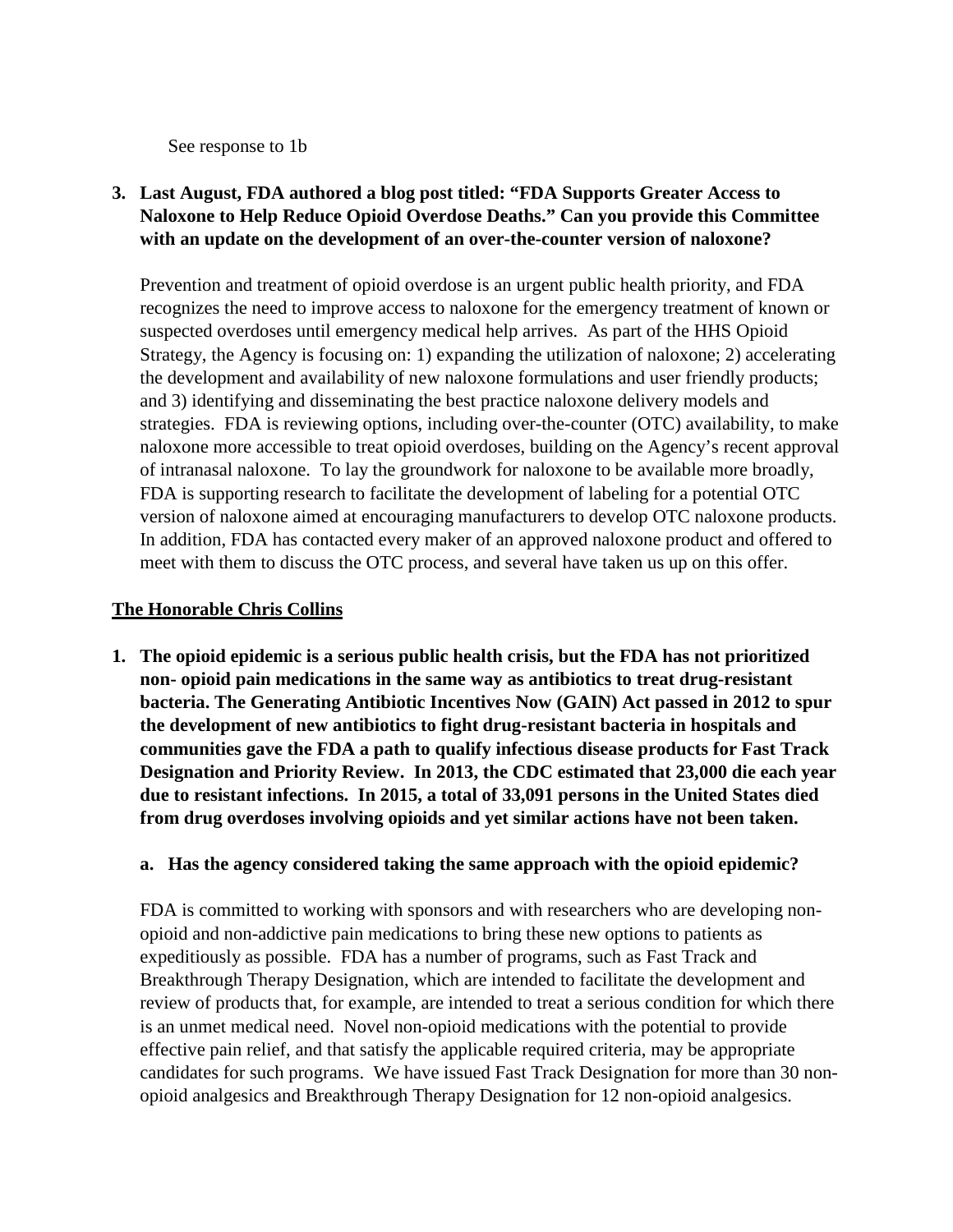**2. The opioid epidemic is a serious public health crisis, but the FDA has not prioritized non- opioid pain medications in the same way as antibiotics to treat drug-resistant bacteria. The Generating Antibiotic Incentives Now (GAIN) Act passed in 2012 to spur the development of new antibiotics to fight drug-resistant bacteria in hospitals and communities gave the FDA a path to qualify infectious disease products for Fast Track Designation and Priority Review. In 2013, the CDC estimated that 23,000 die each year due to resistant infections. In 2015, a total of 33,091 persons in the United States died from drug overdoses involving opioids and yet similar actions have not been taken. Has the agency considered taking the same approach with the opioid epidemic?**

See response to 1

#### **The Honorable David McKinley**

**1. Police, fire fighters, and other emergency personnel are the first to arrive on an opioidsrelated scene. These professionals are there to protect us, but they are at risk of being exposed to potent opioids and their synthetic analogues, such as fentanyl and carfentanyl. What's being done to protect these first responders, what more can be done, and what do you need from Congress?**

FDA recognizes the need to improve access to naloxone for the emergency treatment of known or suspected overdoses and accidental exposure until emergency medical help arrives. The Agency is focusing on: 1) expanding the utilization of naloxone; 2) accelerating the development and availability of new naloxone formulations and user friendly products; and 3) identifying and disseminating the best practice naloxone delivery models and strategies. FDA is reviewing options, including over-the-counter (OTC) availability, to make naloxone more accessible to treat opioid overdoses, building on the Agency's recent approval of intranasal naloxone. FDA is facilitating the development of labeling for a potential OTC version of naloxone, which is currently only available by prescription.

To help facilitate the potential availability of OTC naloxone, FDA has developed a draft model naloxone drug facts label (DFL) and an accompanying simple pictogram that would be placed next to the DFL to correspond with the DFL directions, and FDA has initiated label comprehension testing to determine whether consumers can easily understand the information. This study is currently ongoing.

In addition, HHS contributed to the development of the Fentanyl Safety Guidance for First Responders that was released in Fall 2017, which is available here: *[https://www.whitehouse.gov/sites/whitehouse.gov/files/images/Final%20STANDARD%20size%2](https://www.whitehouse.gov/sites/whitehouse.gov/files/images/Final%20STANDARD%20size%20of%20Fentanyl%20Safety%20Recommendations%20for%20First%20Respond....pdf) [0of%20Fentanyl%20Safety%20Recommendations%20for%20First%20Respond....pdf.](https://www.whitehouse.gov/sites/whitehouse.gov/files/images/Final%20STANDARD%20size%20of%20Fentanyl%20Safety%20Recommendations%20for%20First%20Respond....pdf)*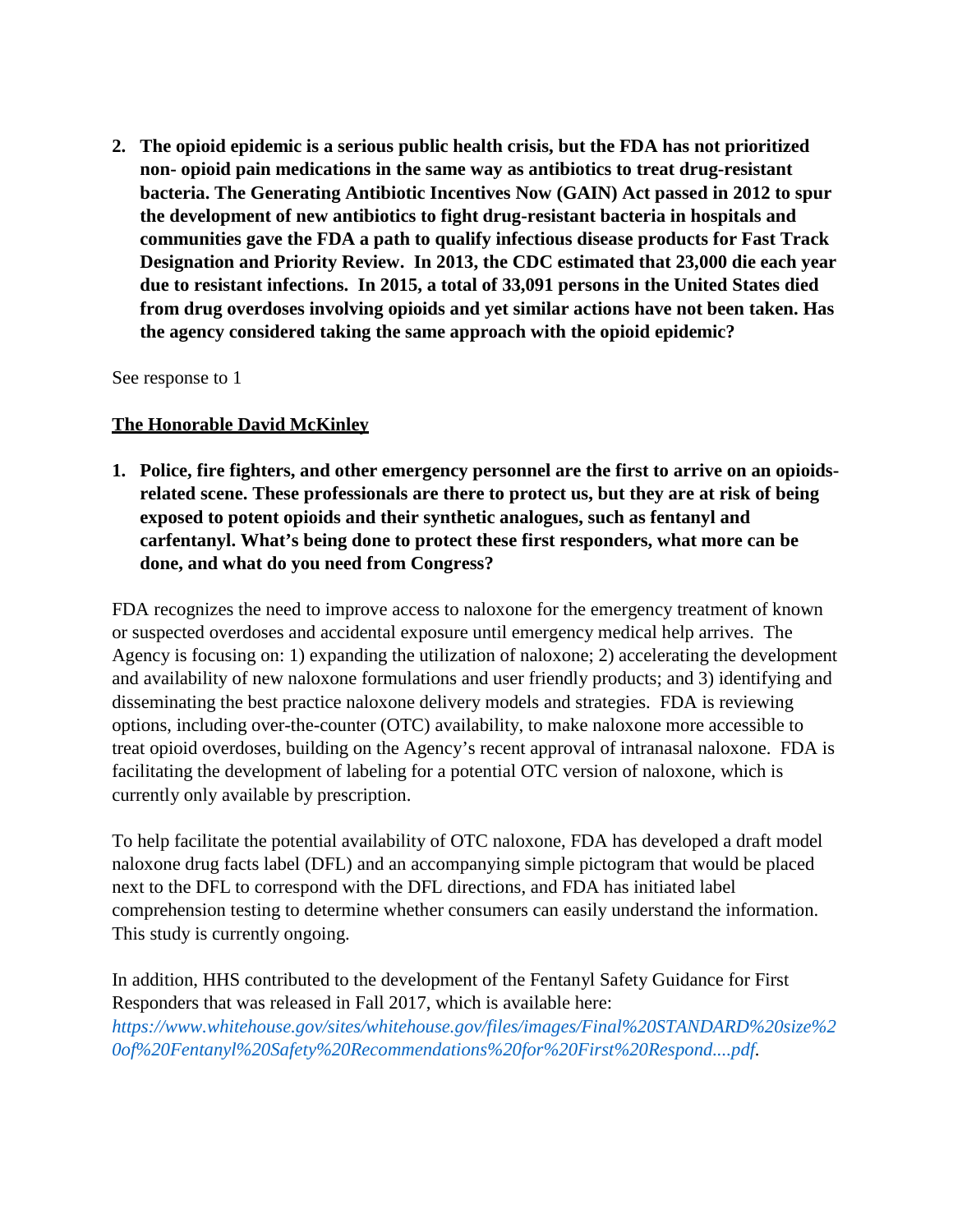**2. Dr. Gottlieb, your testimony describes significant efforts by the FDA to address the opioid crisis in the US, including encouraging use of non-addictive forms of pain management. Yet, the FDA announced in a press release dated January 14, 2014 that the agency would take regulatory action to restrict access to OTC acetaminophen to prevent inadvertent overdose, despite the fact that half of Americans are contraindicated for non- steroidal anti-inflammatory drugs (NSAIDs) and may only take acetaminophen. Given the need to respond to the opioid crisis with non-addictive treatment options for patients, does FDA still intend to take regulatory action limiting access to OTC acetaminophen?**

Yes, FDA remains focused on helping to ensure safe use of acetaminophen in adults and children. To achieve this goal, FDA is working on a proposed rule intended to reduce the recommended daily adult dose of acetaminophen in OTC pain relief products consistent with the previous action for prescription combination drug products containing acetaminophen to a dose that is still effective for pain relief, but will reduce the likelihood of liver damage. Acetaminophen is currently the most common cause of drug-induced liver injury in the US.

FDA also is working on a proposed rule addressing acetaminophen dosing instructions in the labeling of OTC acetaminophen products for children that are based upon weight as well as age to reduce unintentional overdose. FDA has previously issued guidance recommending that the concentration of single-ingredient liquid acetaminophen products used in children be standardized to reduce dosing errors and to require warning statements on the labels of acetaminophen-containing prescription drugs to let consumers know that rare but serious skin reactions may occur with acetaminophen. In addition, manufacturers of OTC acetaminophencontaining products have voluntarily implemented safety-related changes to their labeling.

While working on rulemaking on these issues, FDA has provided public advisories and guidance to industry to make the public and drug manufacturers aware of the risks discussed above. FDA has also worked to educate consumers about the risks of taking multiple acetaminophencontaining products at the same time.

**3. Dr. Gottlieb, as you know, over-the-counter (OTC) pain relievers taken as directed provide a safe and non-addictive alternative to the use of opioids. Advocates for patients that can only take acetaminophen to manage pain and for whom non-steroidal antiinflammatory drugs (NSAIDs) are contraindicated are aware of the importance of balancing the need for OTC pain relief options with education on safe use of these medications and awareness of all pharmacologic and nonpharmacologic pain relief options as part of their pain management plan. What is the FDA currently doing to educate both providers and patients living with pain about the safe use of OTC pain relief options, as well as other safe and effective pain management options, and to make these materials easily accessible and interpretable by these populations?**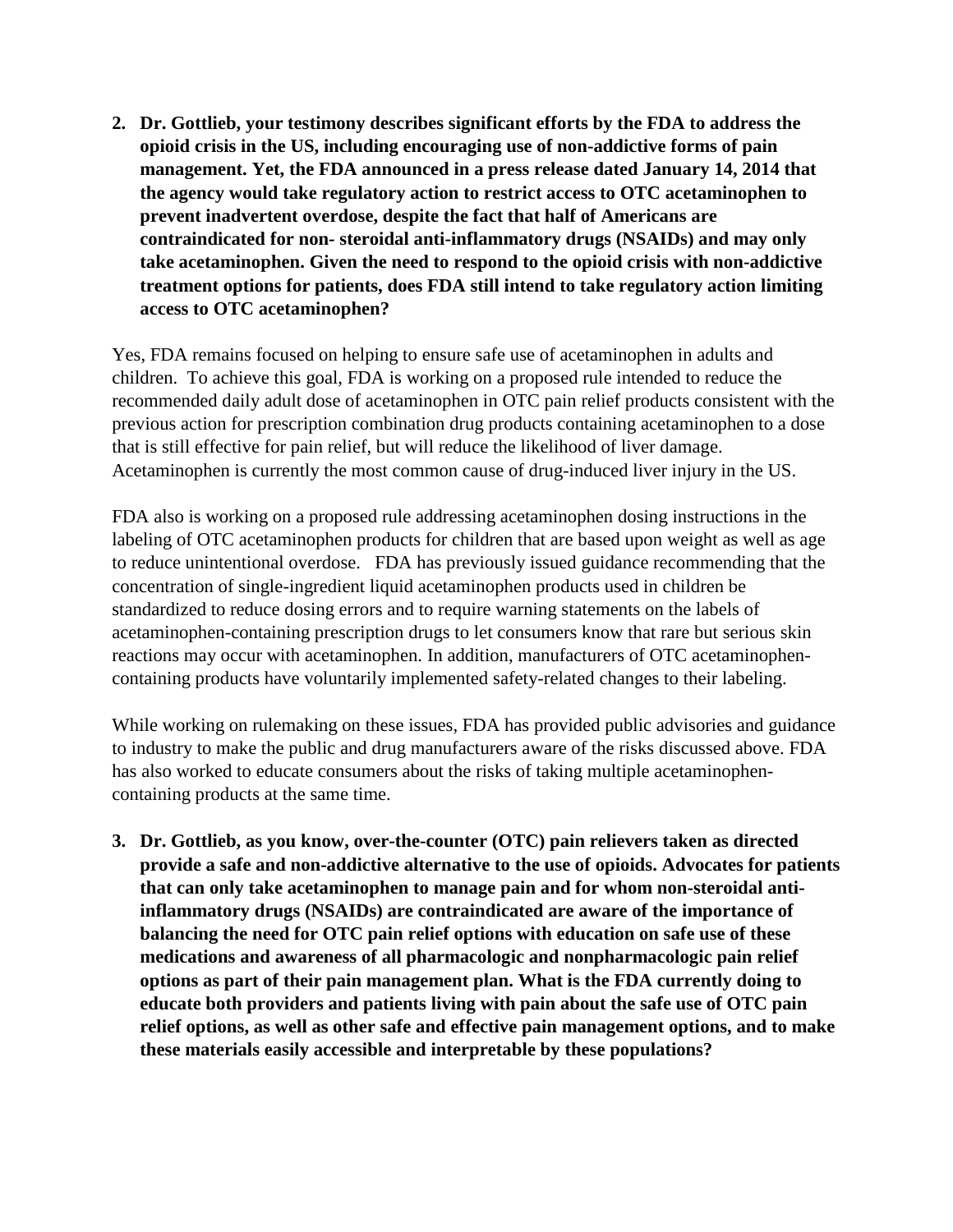FDA supports expanded availability of safe nonprescription pain relievers as alternatives to opioids. Beginning with the labels of products that contain these pain relievers which clearly lay out their efficacy, FDA works both to inform the public of information on safe use of currently available nonprescription pain relievers, and to support industry efforts to develop new and improved OTC pain relievers.

FDA continually monitors safety reports and medical literature pertaining to OTC pain medicines; meets frequently with sponsors of current and potential OTC pain relievers to give these manufacturers advice and support for development programs for new and improved OTC pain relievers; and routinely updates Drug Facts labeling and issues communications to providers and consumers on important safety topics.

**4. As you know, over-the-counter (OTC) pain relievers can serve as safe and nonaddictive alternatives to opioids. It's important that patients are aware of all options as part of their pain management plan. What is the FDA currently doing to educate both providers and patients about the safe use of OTC pain relief options, as well as other safe and effective pain management options, and to make these materials easily accessible and interpretable by these populations?**

See response to 3

**5. Your testimony describes significant efforts by the FDA to address the opioid crisis in the US, including encouraging use of non-addictive forms of pain management. Yet, the FDA announced in a press release dated January 14, 2014 that the agency would take regulatory action to restrict access to OTC acetaminophen to prevent inadvertent overdose, despite the fact that half of Americans are contraindicated for non-steroidal anti-inflammatory drugs (NSAIDs) and may only take acetaminophen. Given the need to respond to the opioid crisis with non-addictive treatment options for patients, does FDA still intend to take regulatory action limiting access to OTC acetaminophen?**

See response to 2

# **The Honorable Buddy Carter**

**On June 13th, the FDA put out a release titled "Statement from FDA Commissioner Scott Gottlieb, M.D. – FDA is taking new steps to help assess opioid drugs with abuse-deterrent properties." This is part of their commitment to take actions on opioids.**

**1. The FDA released a statement in June focusing on ways to deter opioid abuse and in that announcement. What are you doing to pursue those actions and combat opioid abuse?**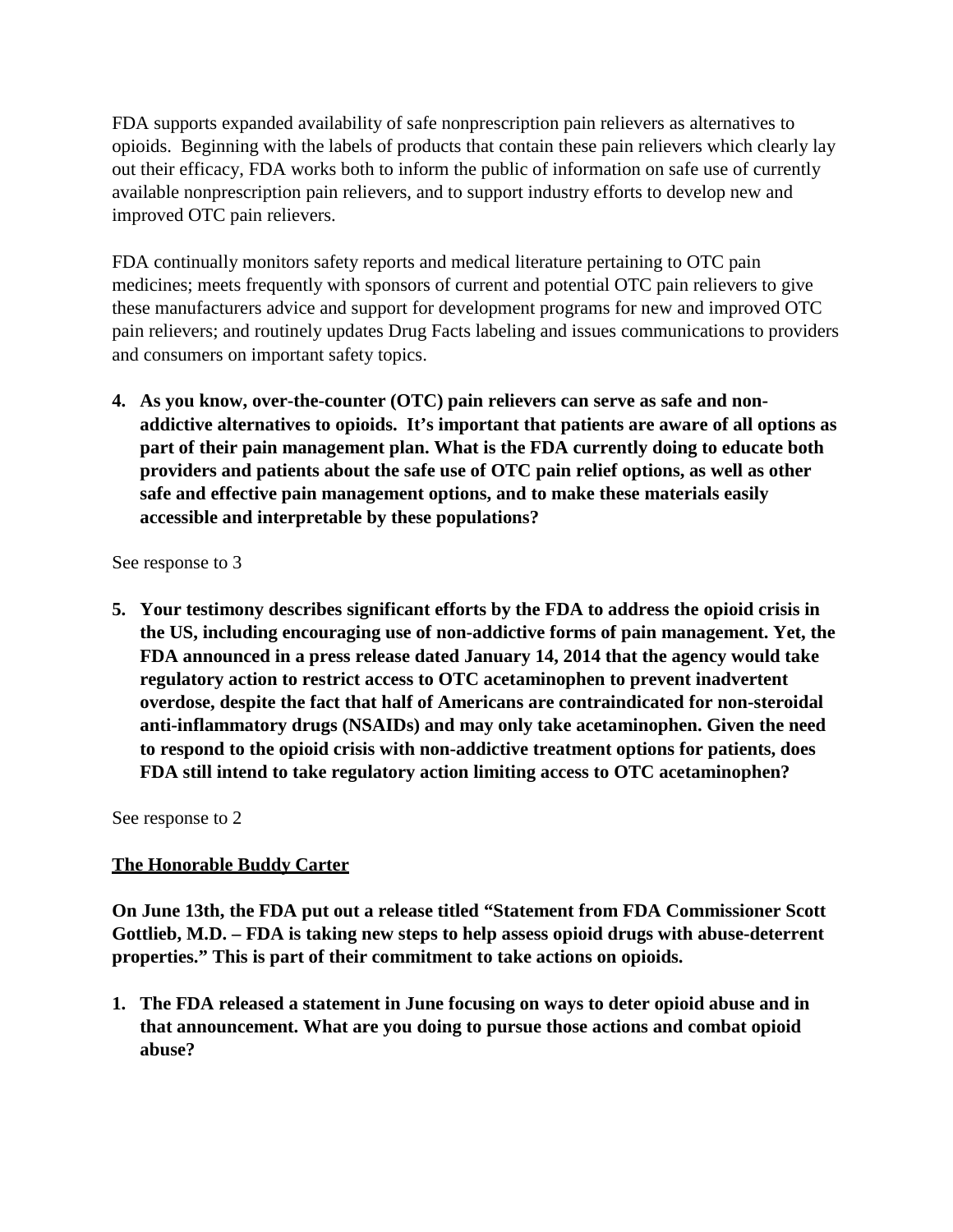FDA continues to have an important role to play in addressing this crisis under the five-point HHS Opioid Strategy. Among other efforts, some of the steps we are initially focused on relate to three broad areas. First, lowering overall exposure to opioid drugs and, in turn, reducing the number of new cases of addiction. Second, enabling more opportunities for those currently addicted to opioid drugs to seek medication-assisted treatment (MAT) – the use of medication combined with counseling and behavioral therapies – that can help them recover. And third, helping to expedite the development of progressively more-effective abuse deterrent formulations of opioid drugs, and better still, non-opioid alternatives for the treatment of pain. Some examples of the actions FDA is taking to address the crisis include:

We are committed to making sure that FDA's decisions to approve new opioid drugs, as well as decisions related to how we evaluate the post-market safety of currently marketed medicines, are made within a benefit-risk framework that considers not only the outcomes of opioids when used as prescribed, but also the public health effects of the inappropriate use of these drugs.

FDA supports the development of opioid drugs that have progressively more-effective abusedeterrent formulations to reduce the opportunity for manipulation and abuse, and is taking a number of new steps to advance the opportunity for abuse deterrent formulations of opioid drugs to become a more viable alternative to formulations that are more prone to manipulation and subsequent abuse. Transitioning from the current market, dominated by conventional opioids, to one in which most opioids have abuse-deterrent properties, holds significant promise for a meaningful public health benefit.

FDA is committed to using all of the Agency's authorities to advance both non-addictive and non-pharmacologic treatments for pain,. This includes programs such as the Fast Track and Breakthrough Designations that are intended to facilitate development and to expedite review of products that, for example, are intended to treat a serious condition for which there is an unmet medical need. We are working to provide additional guidance to innovators who are pursuing non-opioid alternatives for the treatment of pain. Our steps also include a more careful consideration of non-drug alternatives for pain, such as medical devices that can deliver more localized analgesia.

To reduce the rate of new opioid addiction, we need to decrease overall exposure to opioids. This means using our regulatory authorities to address how opioids are prescribed. We need to make sure that only appropriately indicated patients are prescribed opioids, and that the prescriptions are written for durations and doses that properly match the clinical reason for which the drug is being prescribed in the first place. We are exploring whether FDA should take additional steps to make sure that general prescribing, and the number of opioid doses that an individual patient can be dispensed, is more closely tailored to the medical indication.

FDA is updating the existing Risk Evaluation and Mitigation Strategy (REMS) on extended release opioid analgesics, and for the first time, extending these same regulatory requirements (including prescriber training) to the manufacturers of IR opioid analgesic products. The new,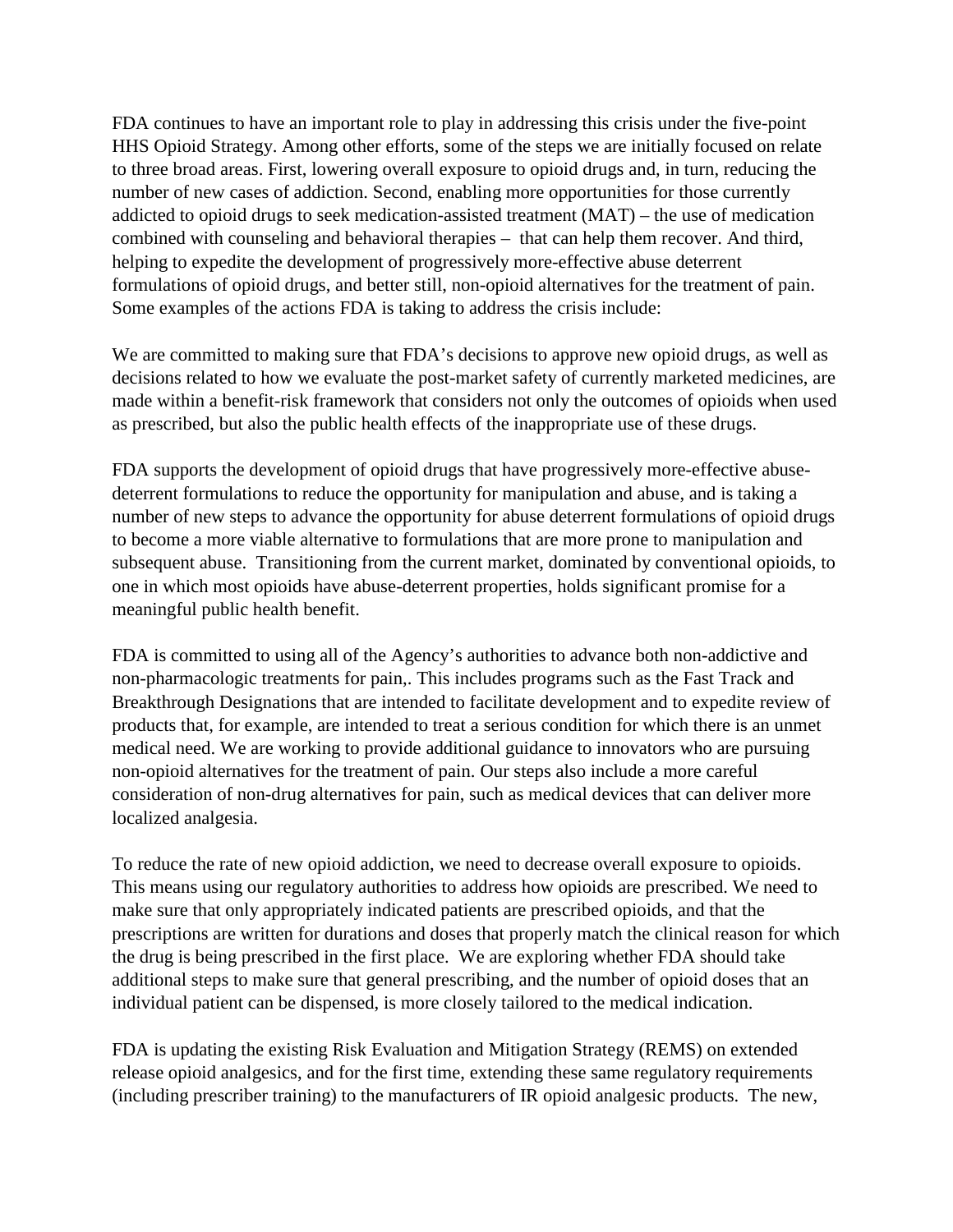updated REMS will include modifications to FDA's existing Blueprint for prescriber education to broaden information on pain management, including the principles of acute and chronic pain management; non-pharmacologic treatments for pain; and pharmacologic treatments for pain (both non-opioid analgesic and opioid analgesic).

FDA's Opioid Policy Steering Committee is also considering whether there are circumstances when FDA should require some form of mandatory education for health care professionals, and how the agency would pursue such a goal, and the agency has issued a public notice to solicit input on a detailed series of questions related to these goals.

## **2. You announced that you would be engaging with "external thought leaders." What were the results of that meeting?**

The public workshop held on July 10-11, 2017, involved discussion on a central question related to opioid medications with abuse-deterrent properties: do we have the right information to determine whether these products are having their intended impact on limiting abuse and helping to curb the epidemic? We recognize that the science of abuse deterrence is relatively new. Both the formulation technologies and the analytical, clinical, and statistical methods for evaluating those technologies are rapidly evolving. That is why we are also focusing our efforts on determining how effective the current abuse-deterrent products are in the real-world setting and better understanding the attitudes and beliefs of health care professionals and those who are prescribed these products. While these innovative formulations are designed to make it harder for people to manipulate the opioid drug so they cannot be abused, it is important that prescribers and patients understand that these drugs are not "abuse-proof," and they do not prevent addiction, overdose, or death. To address these issues, among other steps, we are currently conducting a study to evaluate whether the nomenclature we use to describe these drugs, by labeling them "abuse deterrent," is accurately conveying their benefits.

#### **The Honorable Ryan Costello**

## **1. What effect will increased patient access to medical technologies have on limiting longterm opioid therapies?**

Medical devices have a potential role both in pain management and in treating opioid use disorders. Depending on the cause of the pain, FDA-approved or cleared devices may offer an alternative or adjunct to treatment with opioids or other analgesics, and FDA encourages physicians to consider the needs of the patient and whether an appropriate device should be used as part of a patient's treatment plan.

FDA is committed to working with clinical investigators and companies to bring novel technologies to market for the treatment of pain as an alternative to opioids or to treat opioid use disorder.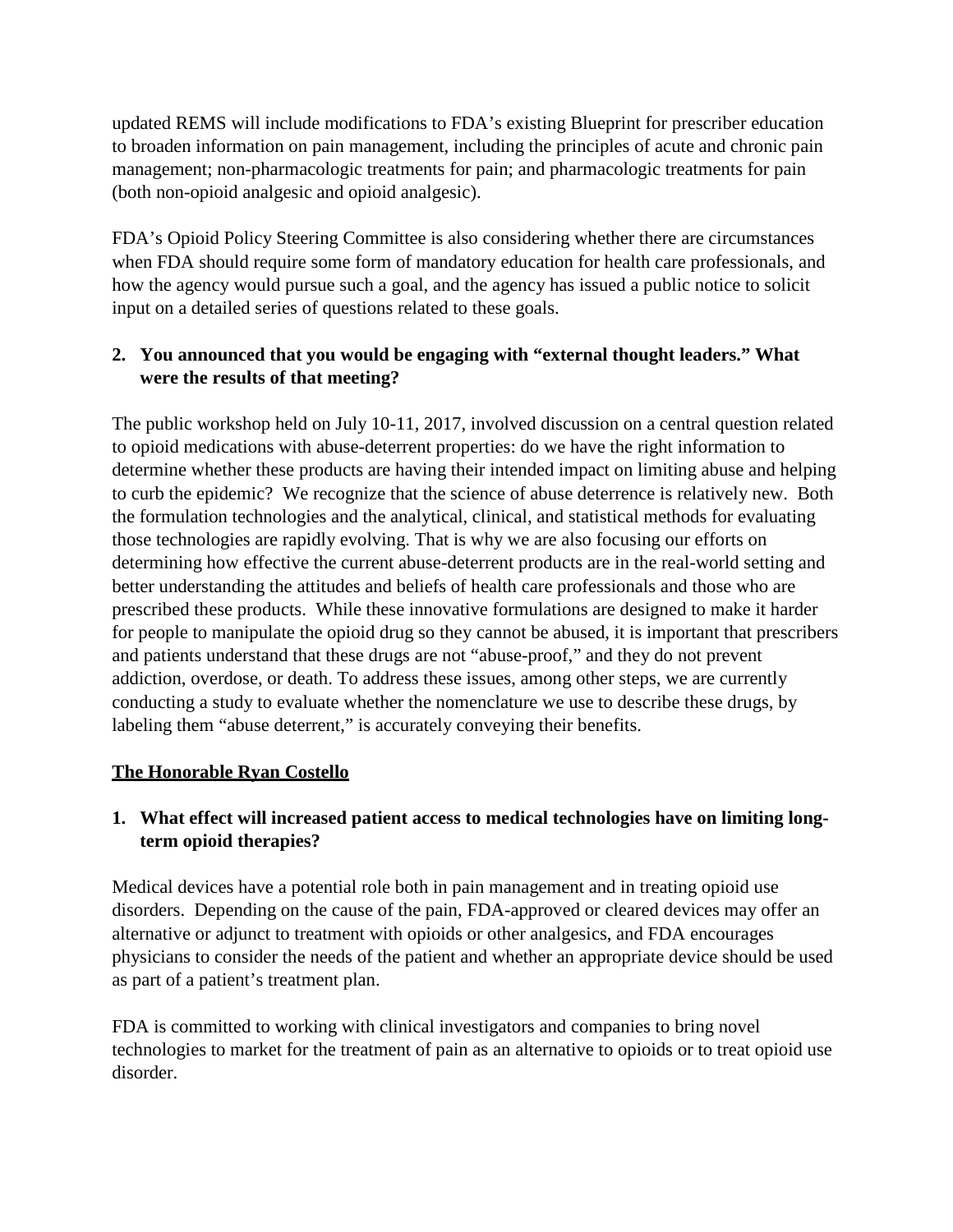**2. What are the current policies of CMS, Tricare, and commercial insurance carriers when evaluating surgical procedures and medical technologies? Is opioid use reduction part of that evaluation process?**

FDA defers to CMS.

**3. What statutes exist that require clarity and transparency into the levels of evidence required for positive payer policies for medical technologies, surgical procedures, and medical interventions? Can statutes be developed and implemented that would standardize these requirements?**

FDA defers to CMS.

#### **The Honorable Pete Olson**

**1. Of the grant funding provided for in CARA, how much funding has been allocated to state prescription drug monitoring programs (PDMPs)? Do you think states need additional federal grant funding to improve their PDMP or to fund clinical workflow integrations?**

FDA defers to SAMHSA or other components of HHS.

#### **The Honorable Bill Johnson**

**1. Innovative non-opioid treatments for pain are being developed that can prevent addiction before it starts. How is the FDA working to accelerate approval of such treatments? How can we better align the approval process with federal reimbursement policies for approved innovative medications and devices, so that once new treatments are approved, patients are not barred from accessing them because they are not covered by Medicare?**

FDA is committed to working with sponsors and with researchers who are developing nonopioid and non-addictive pain medications to bring these new options to patients as expeditiously as possible. FDA has a number of programs, such as Fast Track and Breakthrough Therapy Designation, which are intended to facilitate the development and review of products that, for example, are intended to treat a serious condition for which there is an unmet medical need. Novel non-opioid medications with the potential to provide effective pain relief, and that satisfy the applicable legal criteria, may be appropriate candidates for such programs. We have issued Fast Track Designation for more than 30 non-opioid analgesics and Breakthrough Therapy Designation for 12 non-opioid analgesics.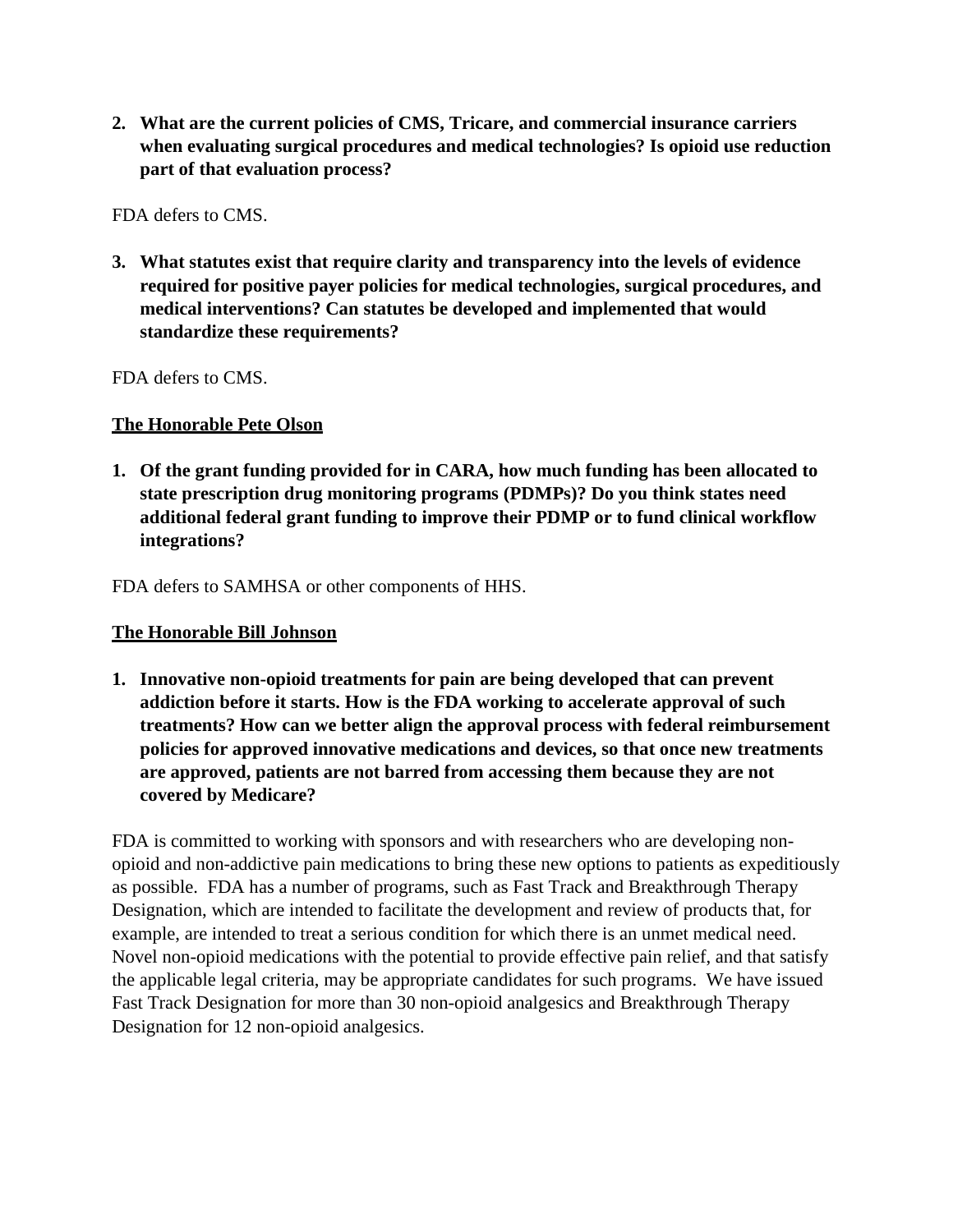Although insurance companies and other payors often rely in part on FDA's approval of medications in making their coverage decisions, the Agency does not have authority to intervene in such decisions.

**2. You've been supportive of abuse-deterrent technologies as one means of deterring early users from progressing to more dangerous methods of consuming prescription drugs, and CARA encouraged FDA to enhance development and approval of abuse-deterrent formulations. However, even though 60% of all branded, extended-release, long-acting opioids have an abuse-deterrent formulation, virtually all of those prescriptions involve one specific opioid product – Oxycodone. When will the FDA update its existing Branded Guidance and publish product guidance for Generic abuse-deterrent formulations to incentivize additional product designs and generics, which may be as effective and less costly?**

Transitioning from the current market, dominated by conventional opioids, to one in which most opioids have abuse-deterrent properties, holds significant promise for a meaningful public health benefit. But to transition this market more quickly to the ADFs, and consider permanently withdrawing the older formulations that lack abuse-deterrent features in the event these products were judged to be less safe – there are a number of factors we must consider. One of the factors that the FDA would consider relates to generic access. We must have the potential to improve access to the newer formulations, for appropriately selected and monitored patients, through the introduction of generic competitors or else the market could be left without sufficient supplies to meet market demand.

In order to support this transition and encourage advancements in this area, in November 2017, the FDA issued a final guidance to assist industry in their development of generic versions of approved ADF opioids. This guidance (available at

*[https://www.fda.gov/downloads/Drugs/GuidanceComplianceRegulatoryInformation/Guidances/](https://www.fda.gov/downloads/Drugs/GuidanceComplianceRegulatoryInformation/Guidances/UCM492172.pdf) [UCM492172.pdf](https://www.fda.gov/downloads/Drugs/GuidanceComplianceRegulatoryInformation/Guidances/UCM492172.pdf)*) includes new recommendations about the type of studies companies should conduct to demonstrate that the generic drug is no less abuse-deterrent than its brand-name counterpart.

The final guidance for industry entitled "Abuse-Deterrent Opioids — Evaluation and Labeling" was issued in April 2015

*[\(http://www.fda.gov/downloads/Drugs/GuidanceComplianceRegulatoryInformation/Guidances/](http://www.fda.gov/downloads/Drugs/GuidanceComplianceRegulatoryInformation/Guidances/UCM334743.pdf) [UCM334743.pdf](http://www.fda.gov/downloads/Drugs/GuidanceComplianceRegulatoryInformation/Guidances/UCM334743.pdf)*). We periodically assess the need for updated or revised guidance for industry and may update this guidance in the future if appropriate.

**3. Dr. Gottlieb, I introduced legislation, with my colleague on this committee Doris Matsui, to address teen abuse of DXM, the active ingredient in most cough medicines, by prohibiting sales to people under 18. Will you commit to working with us to advance this policy?**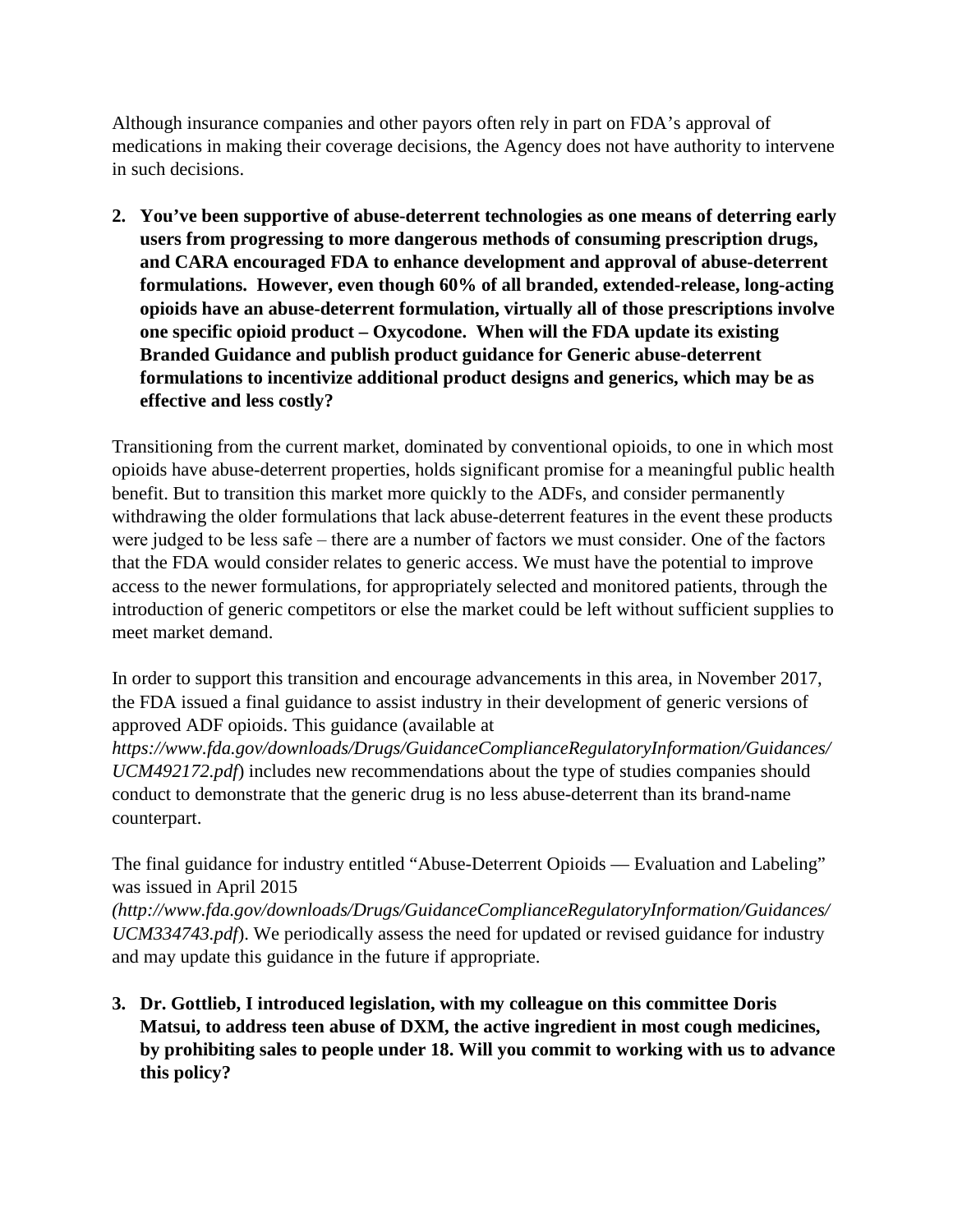HHS will be happy to provide technical assistance on the bill if requested.

#### **The Honorable Richard Hudson**

**1. FDA has proposed streamlining of the drug approval process for discovery in the area of Pain Management. What efficiencies could be gained by a standardized data and analytics platform that was the same as the submission standard?**

The availability of a standardized data and analytics platform could make analyses more efficient, but the review of data is not often a limiting factor in the drug approval process. Such standardization would improve the ability to look at data across different products to look for similarities and differences that may have clinical relevance.

#### **The Honorable Susan Brooks**

**1. I have heard you say that preventing drug use before it begins is the is the most costeffective way to reduce drug use and its consequences. In your opinion, what are the characteristics of successful prevention intervention programs? Besides lack of resources, what are the barriers to implementing intervention programs?**

#### FDA defers to SAMHSA or other components of HHS.

#### **The Honorable Ben Ray Lujan**

**Addressing the opioid epidemic is going to require a multi-faceted approach. We cannot cure opioid addiction through law enforcement or treatment alone. We must also work to address the problem at the start. This means we should also be adopting policies and practices to reduce the amount of opioids that are available in circulation, and educating health care providers on opioids, pain management, and non-opioid pain alternatives.**

**Approximately 80 percent of the legal global opioid supply is consumed in the United States. Based on 2015 sales, the top five opioid products were made by Purdue Pharma, Johnson & Johnson, Insys Therapeutics, Mylan and Depomed, according to sales. A 2016 survey by the National Safety Council revealed that about 99 percent of physicians exceed the recommended three-day dosage limit, with a quarter of them writing prescriptions for a full month and thus overprescribing these types of medications.**

**Members of this Committee have called for additional prescriber education and training to this effect and I want to learn more about what role FDA and DEA can play in this process.**

**1. Dr. Gottlieb, you recently announced that the FDA is taking the step to require immediate release opioid formulations be subject to the more stringent Risk Evaluation and Mitigation Strategy (REMS) program that extended release and long-acting opioid**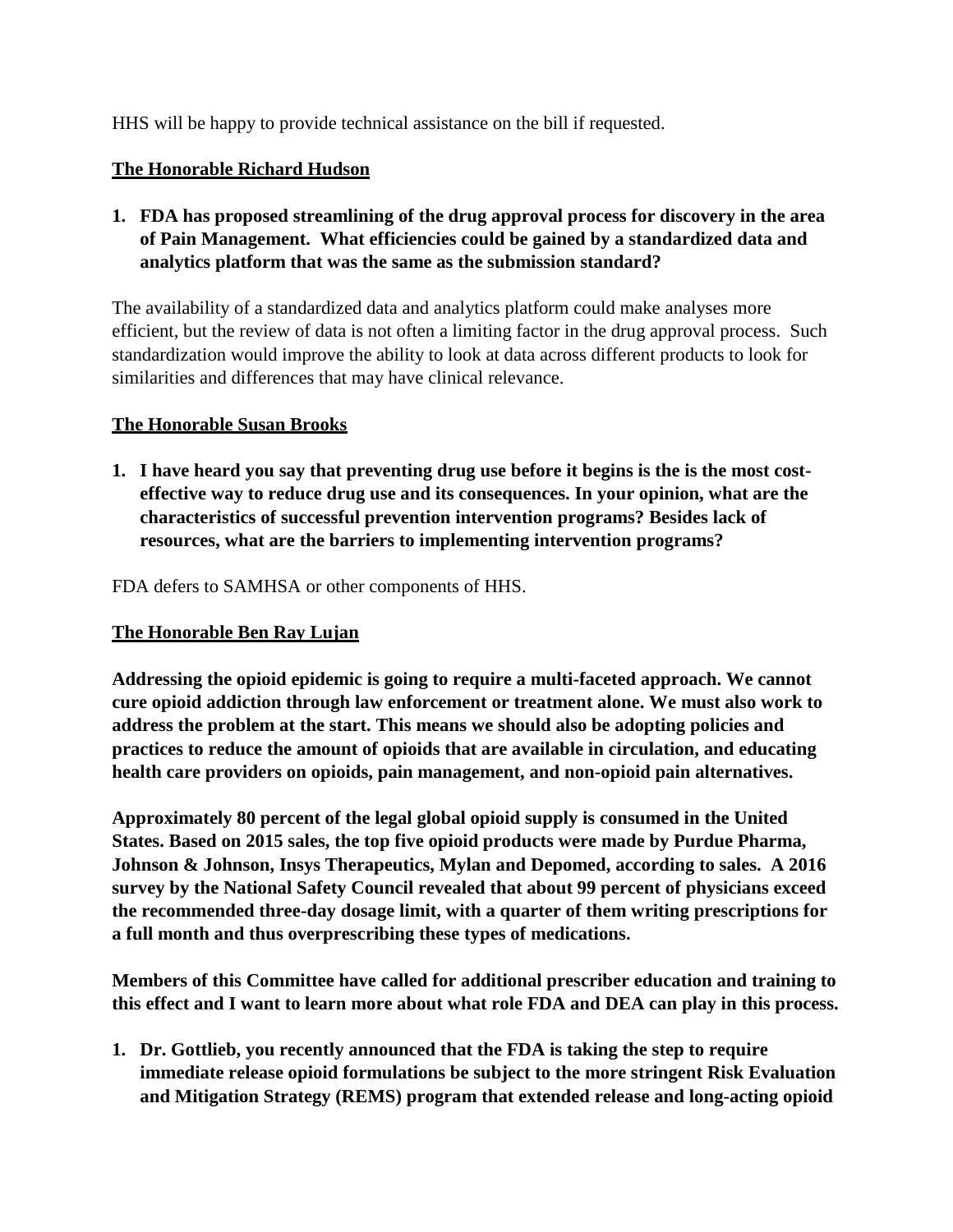# **formulations are subject to today. The REMS for these products requires that training be available to health care providers. Will you walk us through the REMS requirements for these products, and specifically discuss the training that is available to health care practitioners under the REMS?**

Since 2012, manufacturers of extended release and long-acting (ER/LA) opioid analgesics have been subject to a REMS, which requires, as its primary component, that training be made available to prescribers of those products. To meet this requirement, the sponsors of the ER/LA opioid analgesics have been providing unrestricted grants to accredited continuing education providers for the development of education courses for health care professionals based on content outlined by FDA, which the agency calls the "Blueprint." FDA is now extending these REMS requirements to the immediate release (IR) manufacturers.

While some of the ER/LA manufacturers also make IR opioids, this action will greatly expand the number of products covered by the REMS. The existing REMS currently includes 64 ER/LA opioid analgesic products. Once the action is finalized, an additional 277 IR opioid analgesics will be subject to these REMS requirements.

In addition to expanding the REMS to include IR products, FDA is modifying the content of the educational "Blueprint" required under the REMS. The agency is adding content on pain management, including non-opioid alternatives. This includes principles related to the acute and chronic pain management; non-pharmacologic treatments for pain; and pharmacologic treatments for pain (both non-opioid analgesic and opioid analgesic). The revised Blueprint will also cover information about the safe use of opioids, and basic information about addiction medicine and opioid use disorders.

For the first time, this training will also be made available to other health care professionals who are involved in the management of patients with pain, including nurses and pharmacists, which is in addition to prescribers of opioid analgesics. FDA believes that all health care professionals involved in the management of patients with pain should be educated about the safe use of opioids so that when they write or dispense a prescription for an opioid analgesic, or monitor patients receiving an opioid analgesic, they can help ensure that the product is properly indicated for the patient and used under appropriate clinical care.

# **2. Is training under the REMS mandatory for health care practitioners today?**

Currently, this training is not mandatory for health care practitioners.

**3. Can you give us a sense of how many health care practitioners have voluntarily participated in the training available under the REMS?**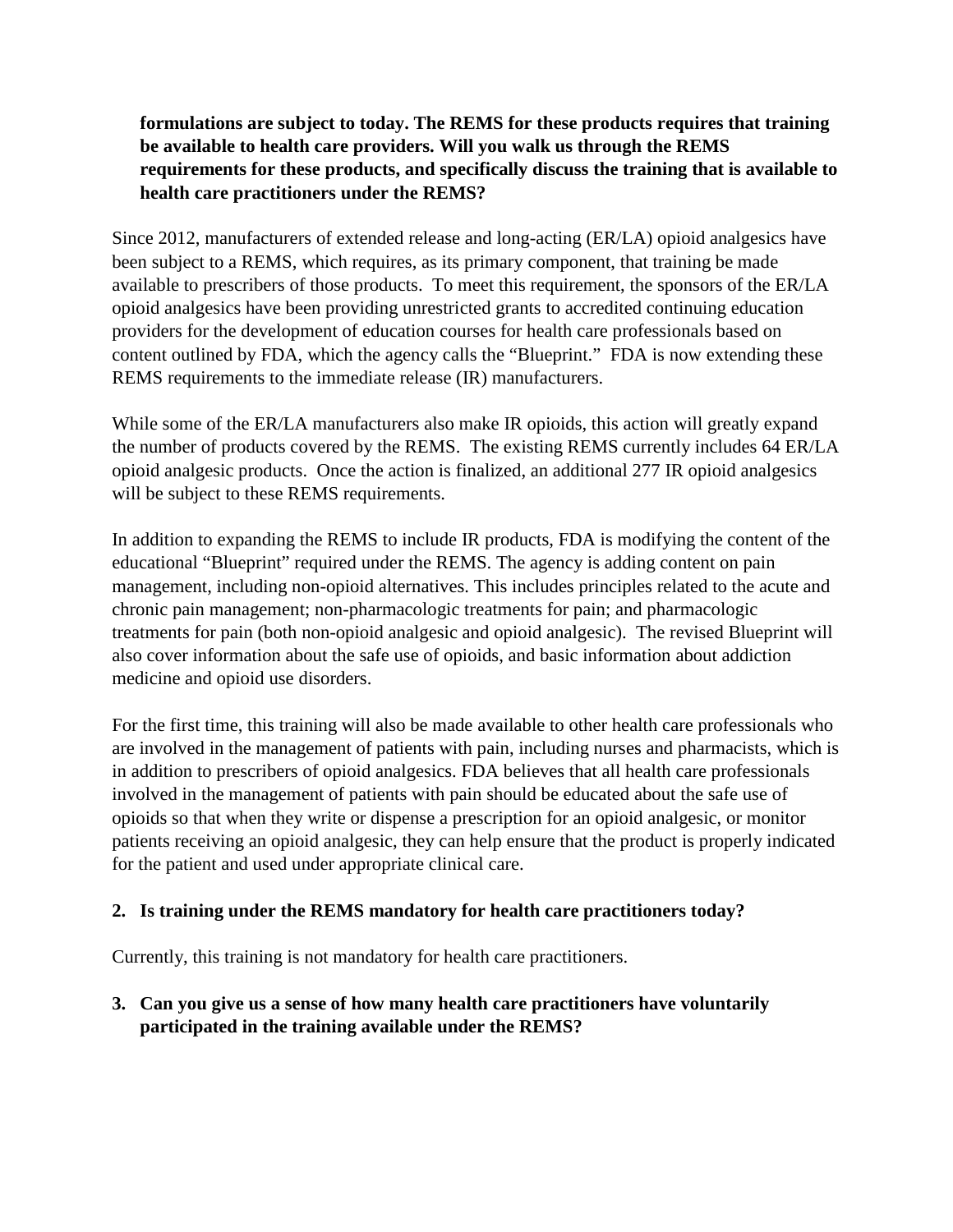As of  $2/28/2017<sup>1</sup>$  $2/28/2017<sup>1</sup>$  $2/28/2017<sup>1</sup>$  there have been 430,859 health care practitioner participants in the training available under the ER/LA REMS. Of these participants, 208,040 completed all components of an educational activity and met the education provider's criteria for passing. Of the participants who completed all components of an education activity and met the education provider's criteria for passing, 88,316 were individual clinician participants who were registered with the DEA to prescribe schedule II and/or III controlled substances and who wrote at least one ER/LA opioid prescription in the past year.

# **4. I understand that FDA is considering whether mandatory education might be appropriate. Dr. Gottlieb, what are your thoughts on mandatory training? Is this something that you would support, and if so, how would FDA operationalize such a requirement?**

FDA's Opioid Policy Steering Committee is considering whether there are circumstances when FDA should require some form of mandatory education for health care professionals, and how the agency would pursue such a goal. The agency's purpose is to reduce overall exposure to opioids by making certain that prescribing doctors are properly informed about appropriate prescribing recommendations, that providers understand how to identify the risk of abuse in individual patients, and know how to get addicted patients into treatment. The agency has issued a public notice to solicit input on a detailed series of questions related to these goals. FDA has also been scheduling meetings with provider organizations and sponsors engaged in dispensing drugs – including health systems and pharmacy chains, in an effort to solicit additional input on new strategies.

**In 2015, 33,000 Americans died from opioids. According to the CDC, almost half of those deaths were from prescription opioids. The New York Times reports that in 2016, overdoses from all drugs was the leading cause of death of people under the age of 50. Drug overdoses now kill more Americans each year than at the height of the HIV epidemic and the worst year for auto accident deaths. The Times and drug use experts attribute the sharp rise in all drug overdose deaths to the rise of opioids. What we need to fight this epidemic is continued and reliable long- term investments in prevention, treatment, recovery, and monitoring.**

**The President's budget proposal for fiscal year 2018, coupled with other administration initiatives, takes several steps back in the fight against opioid addiction, including a cut in funds for SAMHSA. Overall, the President's proposed budget cuts HHS by 16.2 percent, the CDC by 17 percent and NIH by 19 percent. It cuts funding for addiction research, treatment and prevention. Even the White House Office on National Drug Control Policy would take a 95 percent hit.**

<span id="page-14-0"></span><sup>&</sup>lt;sup>1</sup> Quarterly update data is unaudited and provided by CE providers directly to the REMS Program Companies (RPC). Collection and reporting of participants and completers is not required by the REMS Implementation Guidelines.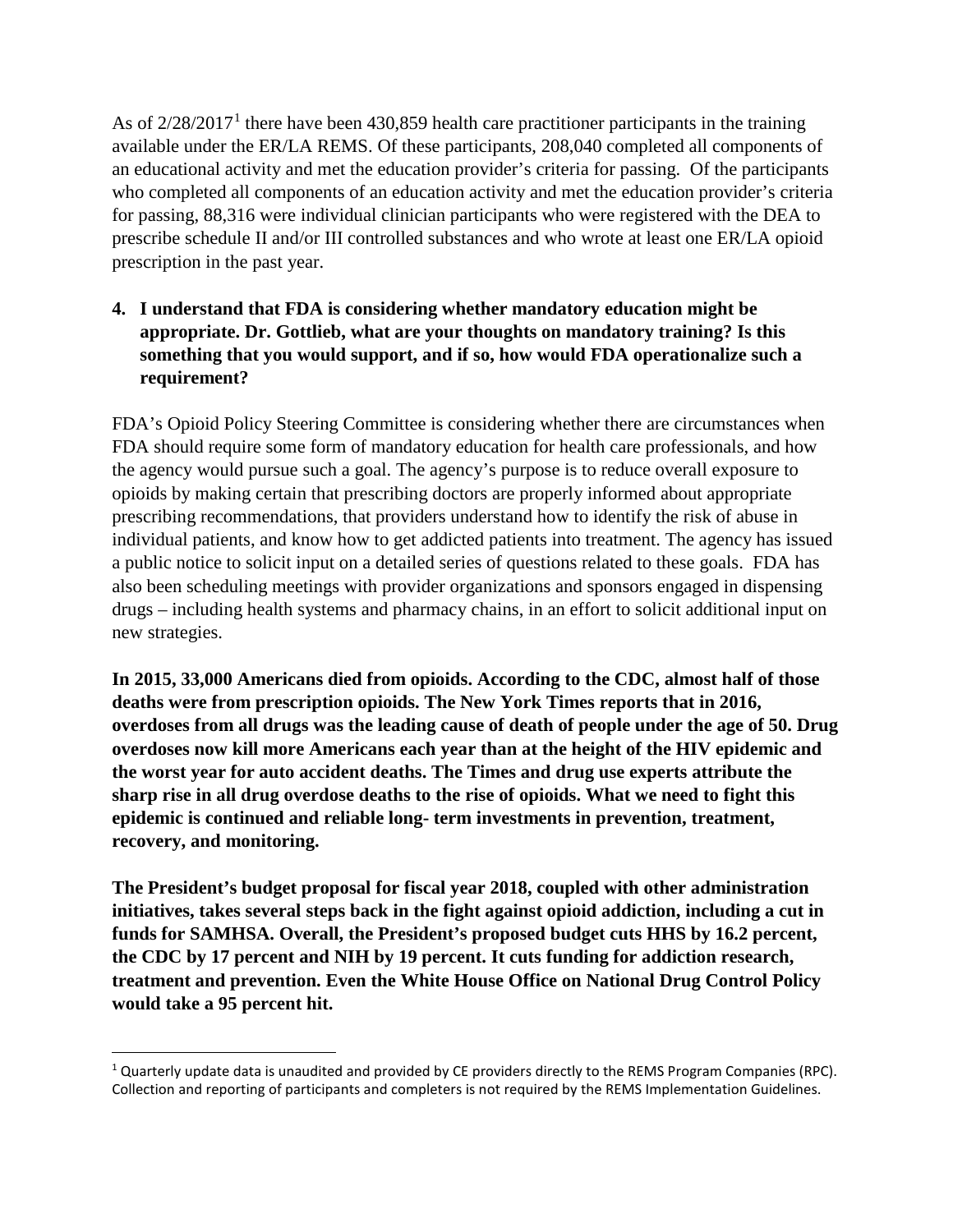## **5. Commissioner Gottlieb, do you have all of the tools you need to stop the opioid epidemic?**

FDA intends to take whatever steps we can, under our existing legal authorities, to ensure that exposure to opioids is occurring under appropriate clinical circumstances, and for appropriate patients.

# **6. Commissioner Gottlieb, given the 31 percent cuts to FDA in the President's budget proposal, what programs relating to the opioid epidemic will be cut? Which programs would have been expanded that will now not be?**

FDA is committed to addressing the opioids crisis using all available tools and strategies, and will continue to work with Congress to ensure we have adequate resources to carry out our mission.

**Opioid addiction is not a new problem. Misuse of and addiction to pharmaceuticals has existed for centuries, ever since morphine was heralded in the 1850s as a solution to our opium addiction problem– until it, in turn, morphine became a larger problem, as did heroin, and then methadone. Today, we understand the importance of pain relieving agents, but as my constituents continue to perish at alarming rates due to these drugs, we need to be working together to address the crisis. The public and private sectors can and should work together to swiftly address the opioid epidemic. The Reagan-Udall Foundation for the FDA is an independent 501(c)(3) not-for-profit organization created by Congress for the purpose of advancing regulatory science that is necessary to helping the FDA accomplish its mission. The Foundation was created by Congress in the Food and Drug Administration Amendments Act of 2007 (FDAAA) to address regulatory science challenges of the 21st century. The central focus of the Foundation is to assist in the creation of new, applied scientific knowledge, tools, standards, and approaches the FDA needs to evaluate products more effectively, predictably, and efficiently, and thereby enhance the agency's ability to protect and promote the health of the American public.**

# **7. Understanding what we know now about this issue, what further information or support do you need from pharmaceutical manufacturers to more aggressively combat this crisis?**

FDA is committed to working in partnership with industry to ensure that exposure to opioids is occurring under only appropriate clinical circumstances, and for appropriate patients. As described in the response to question 1, FDA has notified manufacturers of immediaterelease opioids that they will be subject to the same REMS requirements that currently apply to extended release/long-acting opioids, including that training be made available to prescribers of these products. IR manufacturers will be required to inform prescribers and other health care providers involved in the treatment and monitoring of patients with pain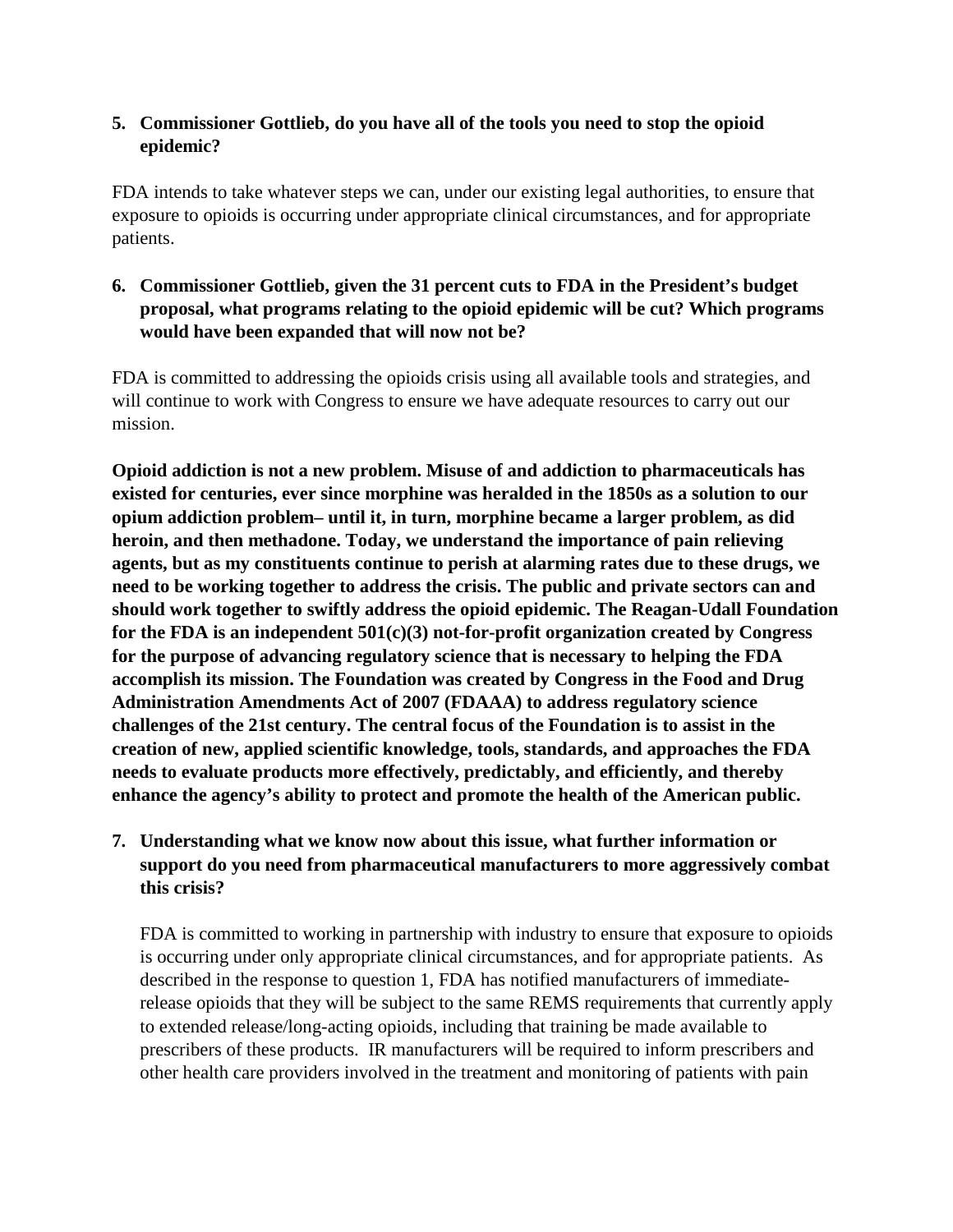(e.g., pharmacists, nurses) of the existence of the REMS and the need to successfully complete the necessary training.

In addition, there is a critical need to encourage the development of novel treatments for chronic pain, including non-opioid alternatives, as well as new and innovative treatments for substance use disorders in order to augment our currently limited treatments. Encouraging the development of these products requires both scientific and translational development. FDA has previously, and is currently, working in these areas, including through our participation in the Analgesic, Anesthetic, and Addiction Clinical Trial Translations, Innovations, Opportunities, and Networks (ACTTION) public-private partnership (PPP) and other PPP and consortia initiatives in a wide variety of areas relevant to pain treatment, opioids, substance use treatment, drug safety, and accelerated drug development.

# **8. How are you engaging the Reagan-Udall Foundation to develop effective, innovative regulatory responses to the opioid crisis?**

FDA's partnership with the Reagan-Udall Foundation for the FDA has focused on a number of key initiatives, including the Innovation in Medical Evidence Development and Surveillance (IMEDS) Program and the Expanded Access Navigator tool. We look forward to continuing this partnership to advance FDA's vision of collaborative innovation to address regulatory science challenges of the 21st century.

**There are multiple forms of opioid painkillers, including abuse-deterrent formulations (ADFs) and extended-release/long-acting (ER/LA) formulations. Now, in addition to expanding the REMS to include immediate-release (IR) products, FDA is modifying the content of the educational "Blueprint" required under the REMS. The agency is adding content on pain management, including non-opioid alternatives. The content includes principles related to the acute and chronic pain management; non-pharmacologic treatments for pain; and pharmacologic treatments for pain (both non-opioid analgesic and opioid analgesic). The revised Blueprint will also cover information about the safe use of opioids, and basic information about addiction medicine and opioid use disorders.**

**But education alone will not be enough. Patients need to be able to access effective products without the risk of addiction. Non-opioid pain alternatives include biologics in the pipeline, such as fasinumab (an NGF antibody for osteoarthritis and chronic lower back pain, in Phase 3 development by Regeneron) and tanezumab (an NGF antibody for osteoarthritis and chronic lower back pain, in Phase 3 development by Pfizer and Eli Lilly). Tanezumab is the first NGF inhibitor to receive Fast Track designation from the FDA.**

**9. How will you be working with the Centers for Medicare and Medicaid Services, Indian Health Services, and the Department of Veterans Affairs to arrange for inclusion in the relevant reimbursement schedules of biologics as non-opioid pain alternatives?**